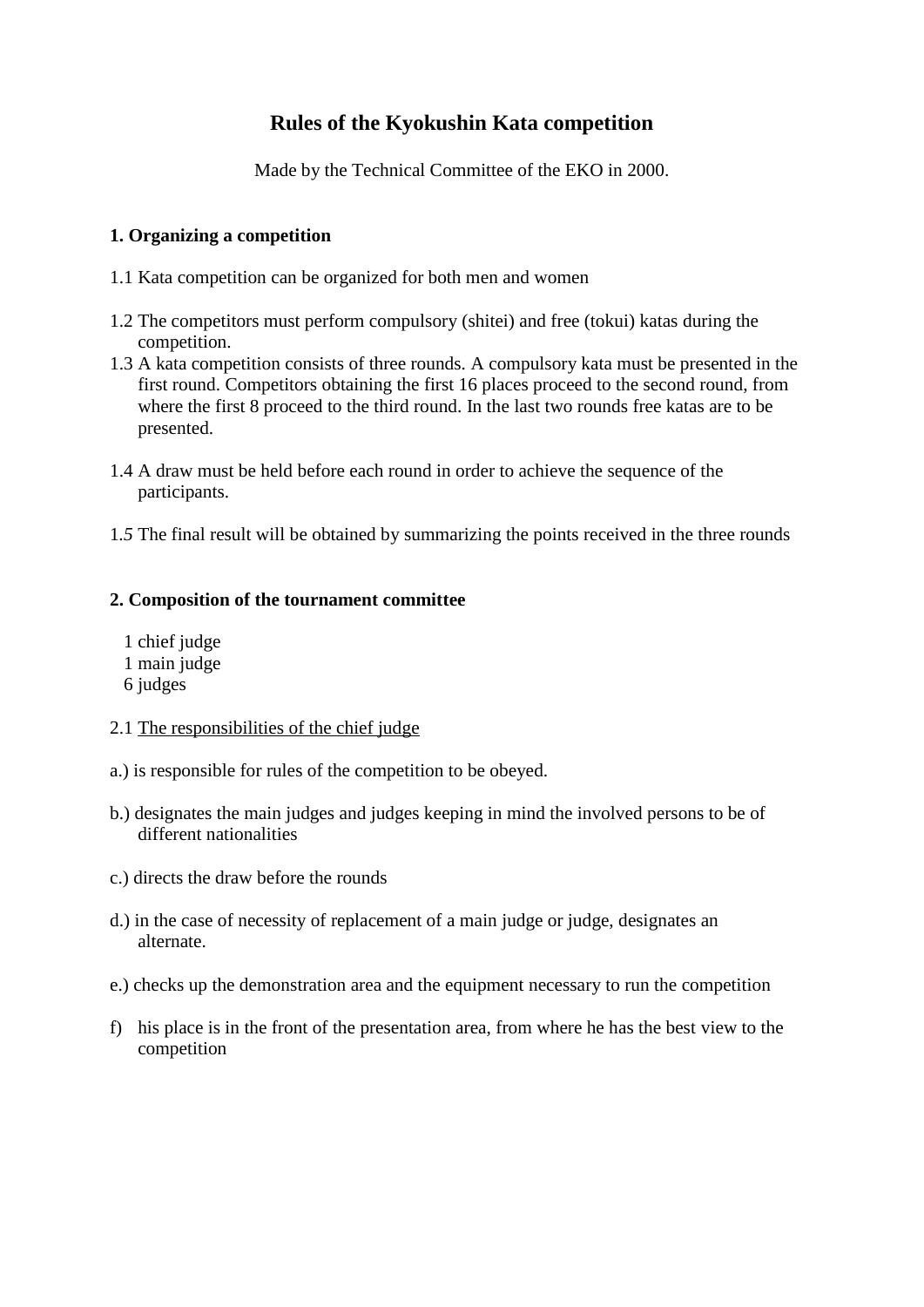g.) has no direct role in scoring

- 2.3. Responsibilities of the main judge:
- a.) supervises the flow of the competition and announces the decision according to the accepted rules
- b.) takes part in the draw before the rounds
- c.) he must consult the chief judge in any case of problem concerning his decision
- d.) his place is in the front middle of the demonstration area
- 2.4. Responsibilities of the judges:
- a.) to follow with attention and skill the demonstration
- b.) to access correctly the kata presented by the competitor
- c.) on the command or whistle of the main judge to present his decision by lifting up the scoring table
- d.) his place is on the side of the demonstration area
- 2.5. Places of the main judge and judges:



### **3. Personel responsible for the undisturbed flow of the competition:**

### 3.1 Announcer

### 3.2 Recorder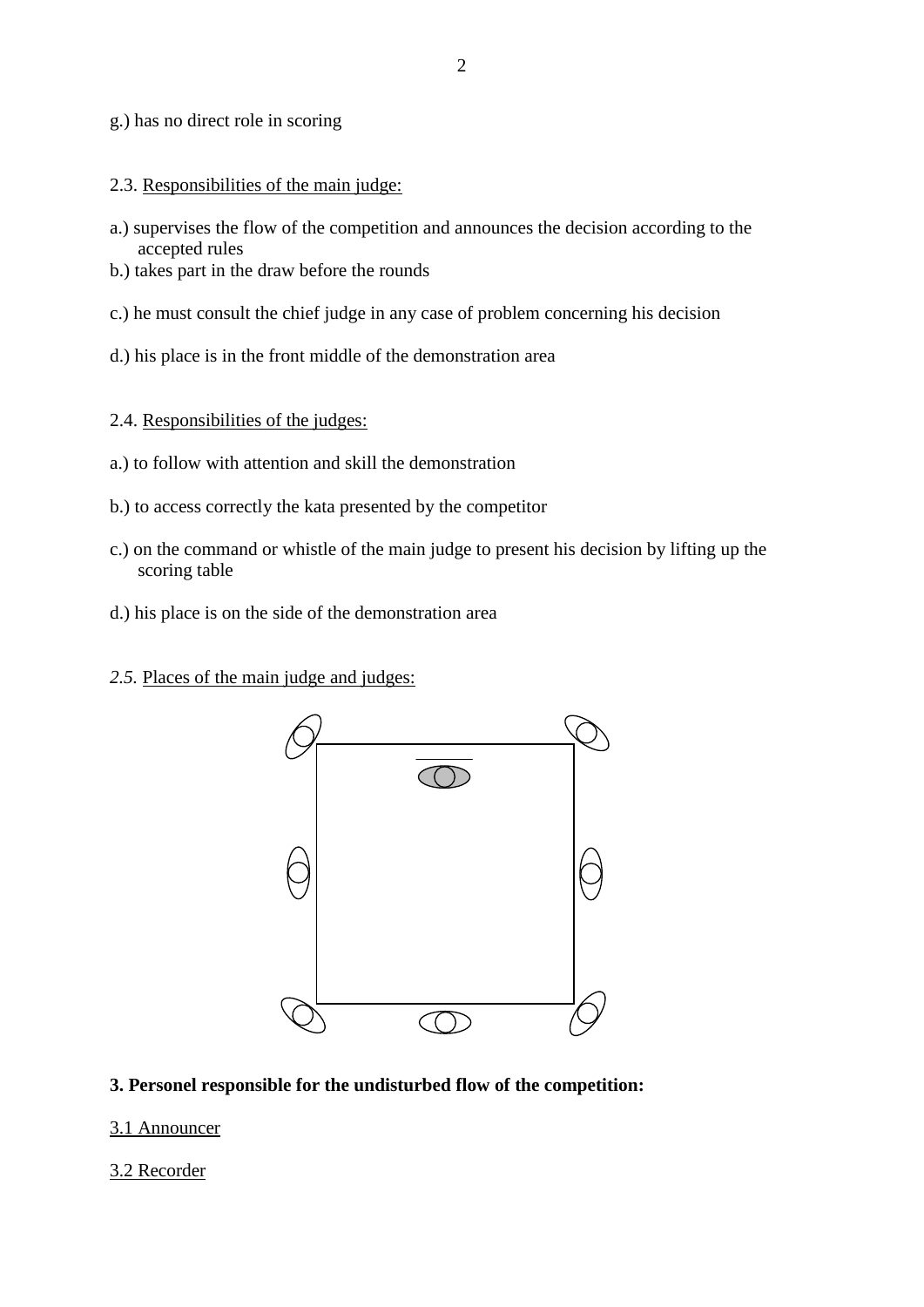## **4. Equipment necessary for the performance of the competition**

- 4. 1 The demonstration area
- a.) must be large enough for the competitors to be able to perform any of the katas
- b.) the starting position must be marked by a *50* cm long and *5* cm tick line
- c.) must be flat and smooth, it can be parquet or tatami

### 4.2 a.) Table for the reporter and announcer

- b.) chairs for the chief judge, main judge and judges
- c.) whistle for the main judge
- d.) 7 sets of score tables
- a.) minute-book
- b.) kata cards with the name of the compulsory katas
- c.) entry numbers for the competitors
- d.) podium for the announcement of the final result

### **5. The flow of the competition is as follows:**

### **"A" START**

A/a Demonstration of a compulsory kata

- on the call of the announcer (what contains the entry-number, the name and country of the person) the competitor steps to the rim of the demonstration area and makes a bow.
- on the command of the main judge (Nakai!) steps to the starting line and makes a bow to the judge
- the main judge draws one of the kata cards kept in his hand which contain the names of the compulsory katas — and announces the kata which is to be performed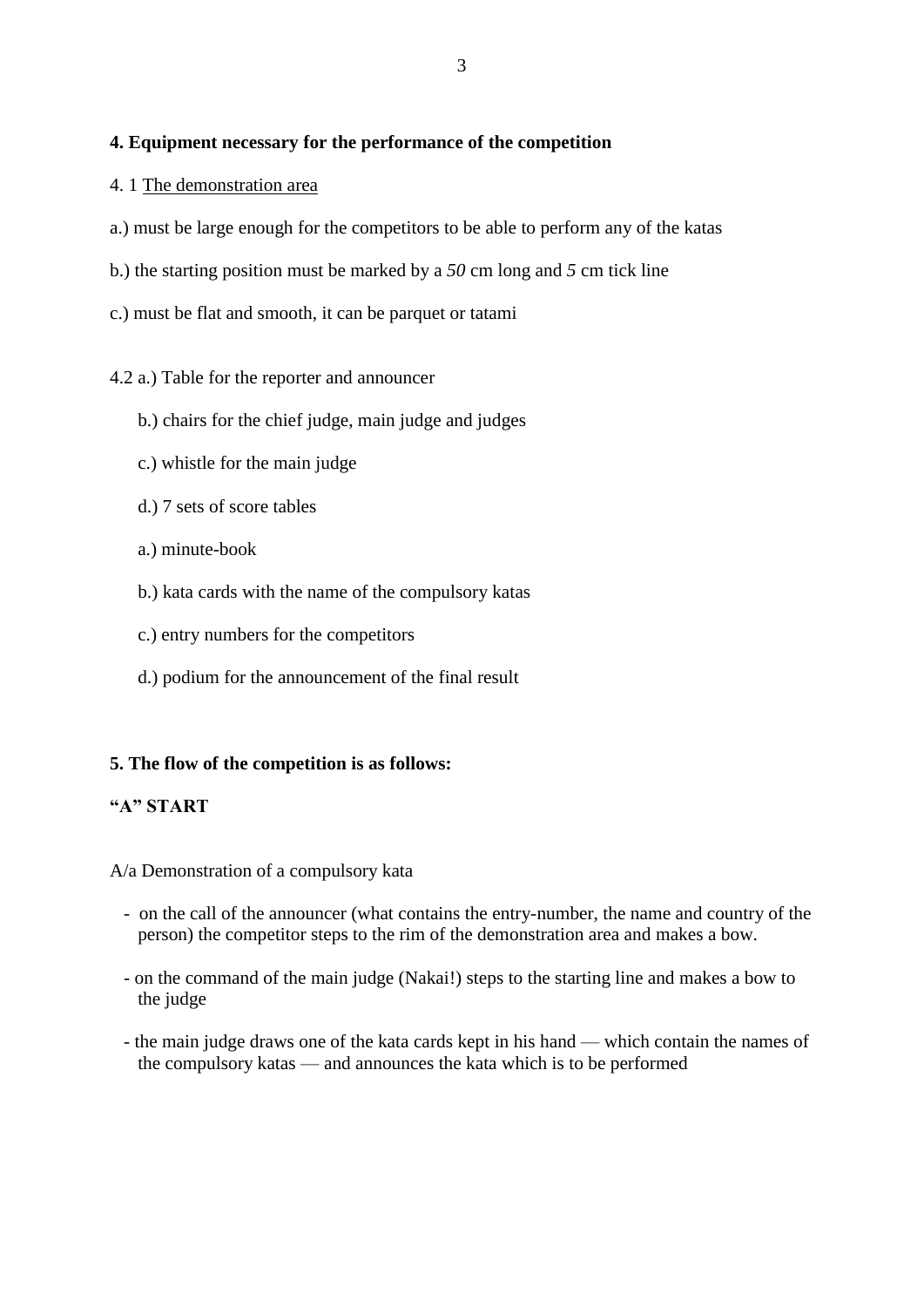- the competitor repeats the name of the kata loudly
- on the command of the main judge the competitor starts the demonstration (e.g.: Mokuso, Tsuki noKata Yoi, mogore hajime!).
- having completed the kata, on the main judge's command: "Naore! Yasume" the competitor steps back to the starting line and waits for the decision.

## A/b Presentation of a free kata

- the starting procedure is the same as in the case of a compulsory kata
- after the bow the competitor announces loudly the name of the kata he/she is going to perform
- the main judge repeats the announced kata name loudly
- on the command of the main judge the demonstration starts
- the ending procedure is the same as in the case of a compulsory kata

# **"B" DECISION**

- after the completion of the kata the main judge allows the judges a period of about 10 seconds to make their decision and adjust the score tables
- after it, with the command "Hantei-o-Torimasu Hantei!" and a long whistle sign followed by a short one asks them to lift the score tables
- the judges lift the tables without delay their right hand, simultaneously
- the announcer reads up for the reporter the scores presented by the main judge and judges
- on the short sharp whistle sign of the main judge the judges lay down the score tables
- the reporter registers the scores into the minute-book and calculates the valid score with the following methode:

From the 7 scores given by the main judge and judges the lowest and the highest are not taken into consideration. The remaining *5* are added up and the sum is devided with *5.* 

The number obtained to the second place of decimals, is the VALID SCORE.

- the announcer announces the valid score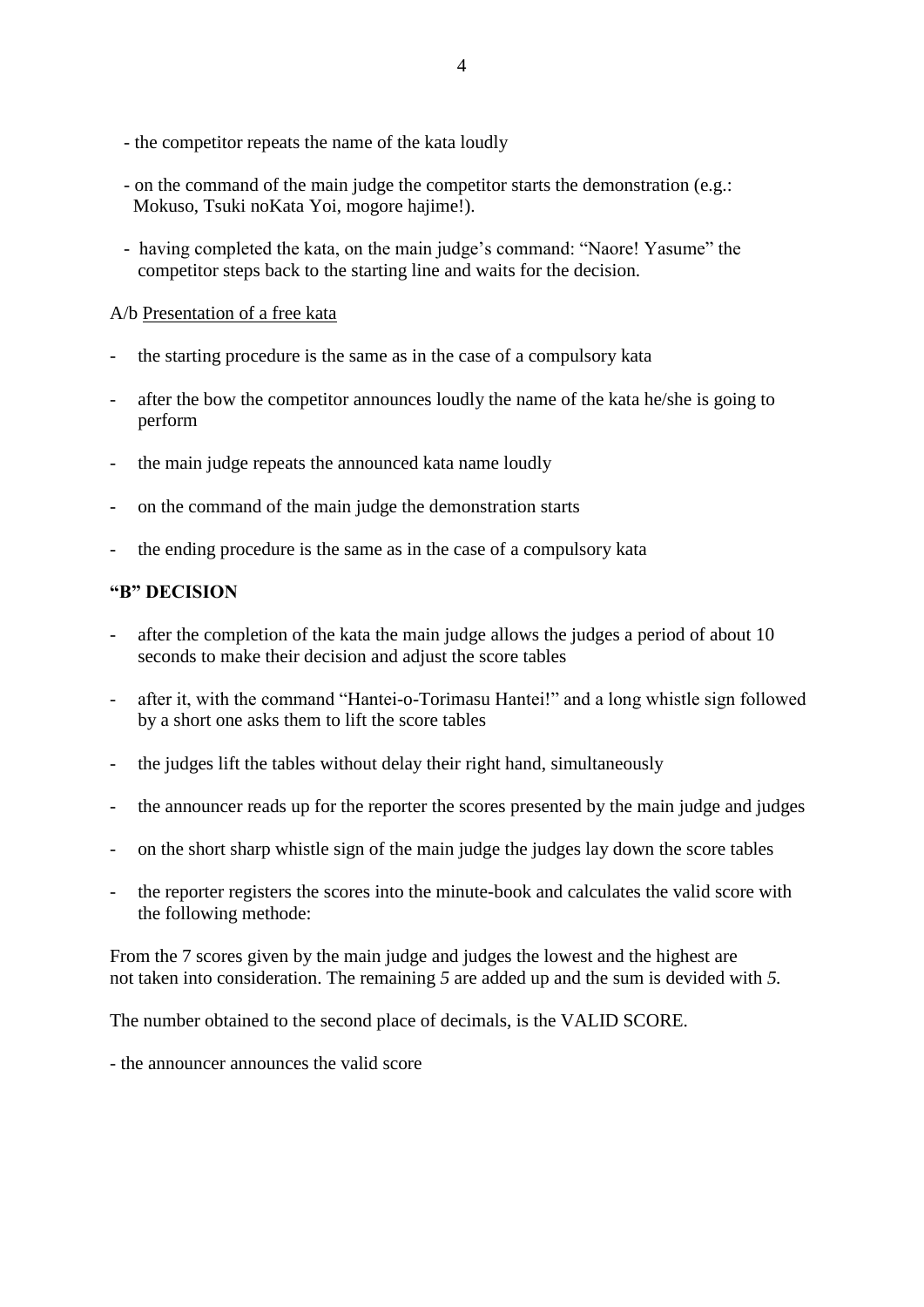# **"C" CLOSING**

as the score was announced, the competitor makes a bow to the main judge, backs out of the area, at the rim stops and makes another bow and leaves the demonstration area.

## **6. Basics of judgement**

a.) the demonstration of the kata must not be qualified unambiguous "good" or "bad". The decision must be made taking in consideration all the important elements in each case.

b.) the following criteria be kept in mind:

- the kata must be performed with the necessary expertness, its demonstration must show the perfect understanding of the kata;
- the competitor must show good concentration, application of his/her power, balance and correct breathing;
- the competitor must perform correct stances and technics;
- in the evaluation of the performance of the competitor other elements serving to his/her benefit can be taken in consideration (0.2 points bonus)

## **7. Principles of judging**

7. 1 The katas must be presented according to the traditional prescriptions. On the base of their difficulty are devided in two groups.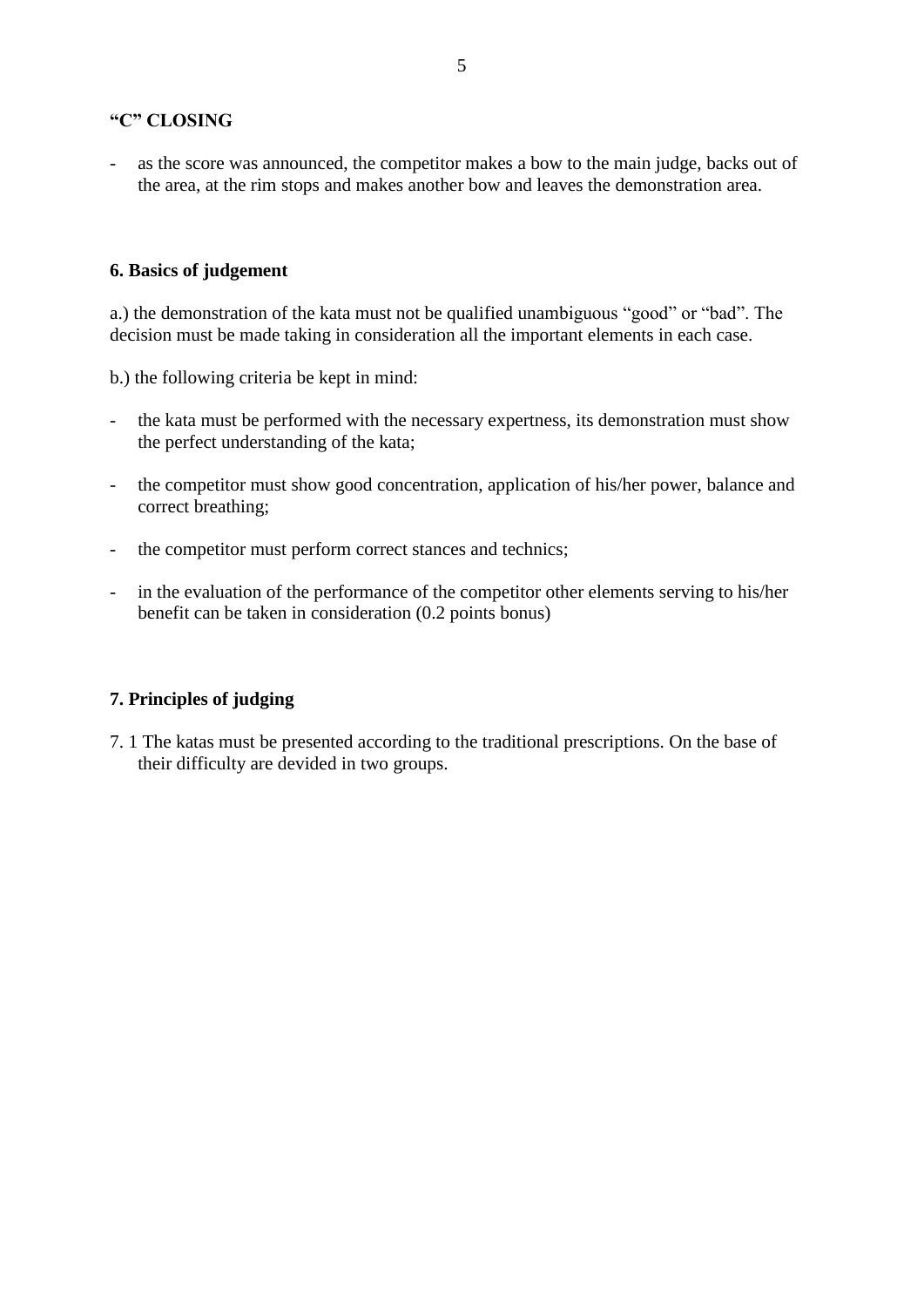# **7.2 1 st group (these are the compulsory katas also):**

1. YANTSU 2. TSUKI NO KATA 3. SAIHA 4. GEKISAI SHO *5.* GEKISAI DAI

| Starting score for the perfect demonstration: | 8.8 points   |
|-----------------------------------------------|--------------|
| Bonus:                                        | $0.2$ points |
| Maximum:                                      | 9.0 points   |

# **2 nd group:**

- 1. SEIENCHIN
- 2. KANKU DAI
- 3. SEIPAI
- *4.* GARYU
- *5.* SUSHI-HO

| Starting score (be the perfect demonstration: | 9.8 points   |
|-----------------------------------------------|--------------|
| Bonus:                                        | $0.2$ points |
| Maximum:                                      | 10.0 points  |

# 7.3 Scoring

The starting score must be reduced for mistakes.

## 7.4 Mistakes:

- a.) technical mistakes:
- the demonstration of the technic does not meet the prescribed requirements
- b.) Incorrect stances/positions:
- the relation of extremities, trunk, head to each other does not correspond to that prescribed or to the optimal

c.) Mistakes of the style

- countenance
- direction of sight
- understanding of the kata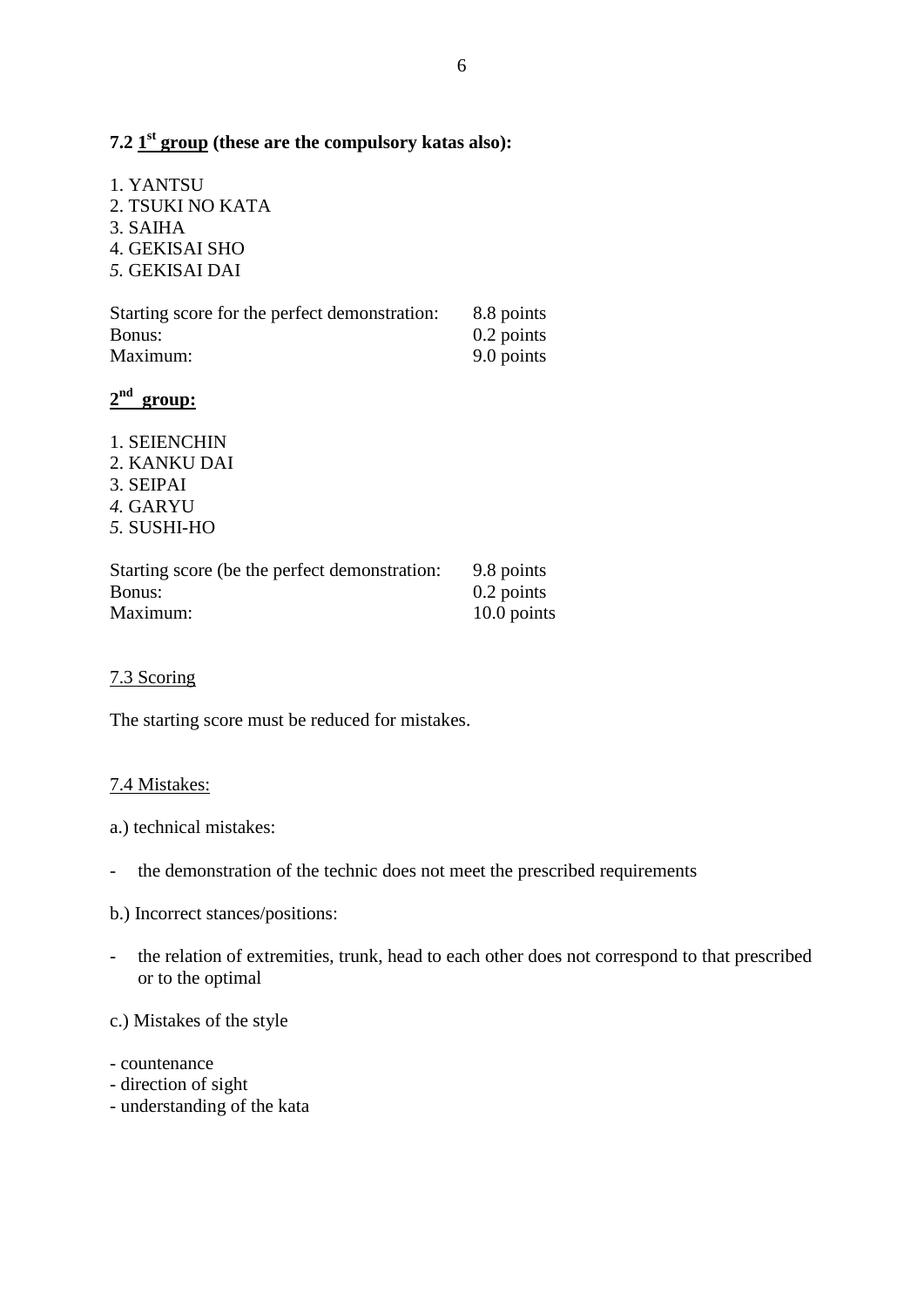## **8. Disqualification**

The competitor must be disqualified in the following cases:

- alters the kata
- presents a kata different from the previously announced
- makes change in the sequence or direction of the technics
- falls down
- stops the presentation

## **9. Deduction from the starting score**

The deduction must be done according to the severity of the mistakes, divided into the following three categories:

## 9. 1 Small mistake (-0. 1)

A demonstration close to the perfect, a little alternation can be observed from the correct execution.

## Examples:

a. technical:

- the position of the arms is correct, the fists are not closed properly
- there is some variation in performing the same technic: the chudan level is not always the same etc.

b. stances and positions:

the stances and positions are correct according to the prescriptions, but:

- the same stance is presented in different sizes, the difference is less than 10 degrees or 1 foot in length
- the altitude of the similar stances differs, the difference is less than one palm
- the kata is completed in a point different from that prescribed, but closer than 1 foot to it.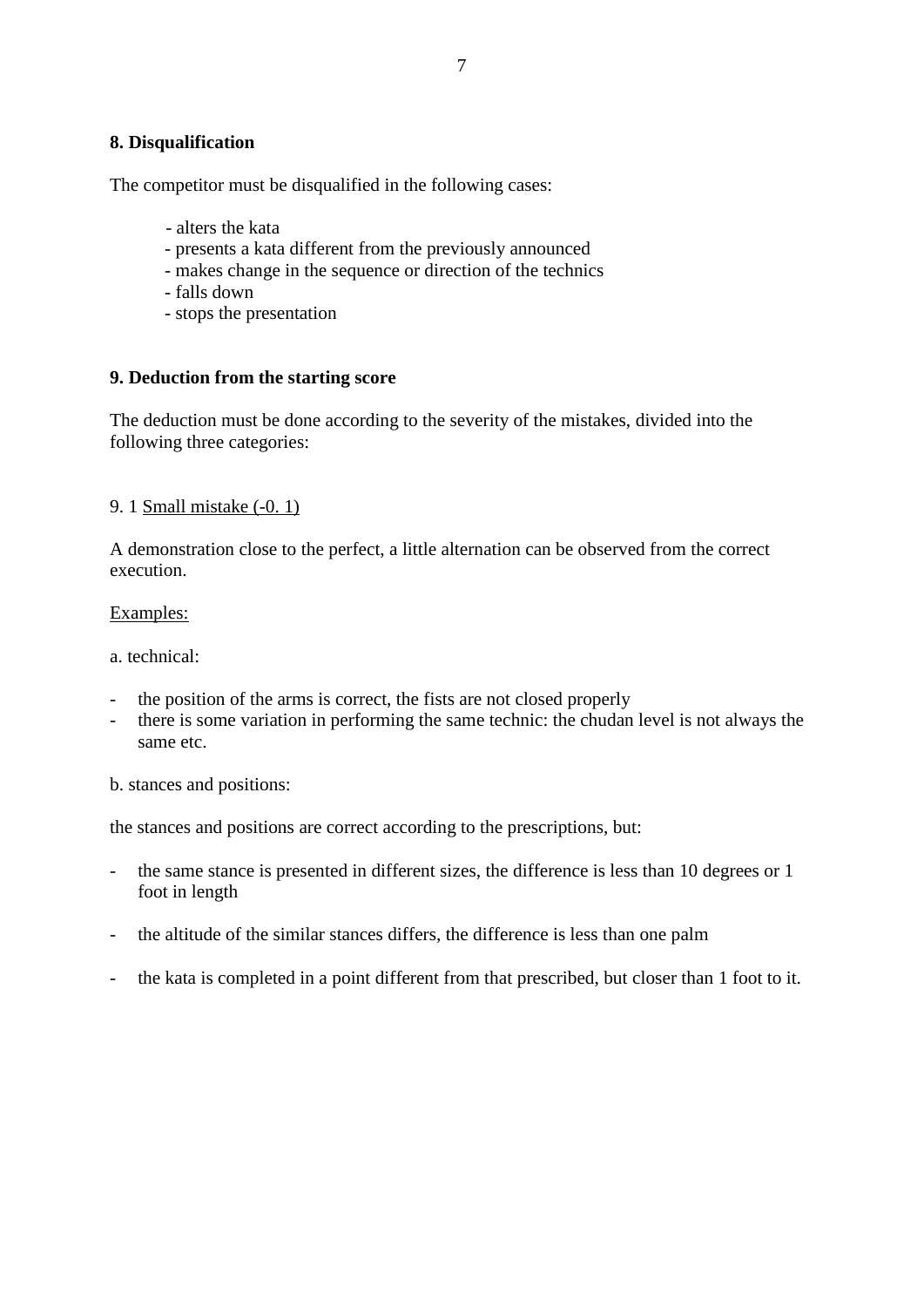c. style:

his countenance overacts the demonstration: overemphasizes the fighting feature of the kata

# 9.2 Moderate mistake (-0.2, -0.3)

Significant deviation from the perfect demonstration, if the mistake is closer to the "little" category, 0.2, if to the "rough" category, 0.3 points are to be lost.

# Examples:

a. technical:

- incorrect start and end-position of the arm or leg: improper hikite too low -,
- punches, blocks, strikes starting from a position ill front from that required,
- overstretched arms ending a punch
- in the case of a punch or strike the trunk is not perpendicular to the direction of the technic but the angle does not exceed *45* degrees
- vice versa: in the case of a block the truck does not turn to the required position (45 degrees)
- visibly loose fist in hikite
- improper speed of the technic (too low or too fast)
- in the case of a kick the heel of the supporting leg is lifted

b. stances and positions:

- visible fault in the execution of a stance: the difference is more than that allowed
- visible difference of the level of similar stances (Zenkutsu dachi Kiba dachi Kokutsu dachi) what results in the waving of the kata
- the kata is completed in a place different from that prescribed, the difference exceeds 1 foot.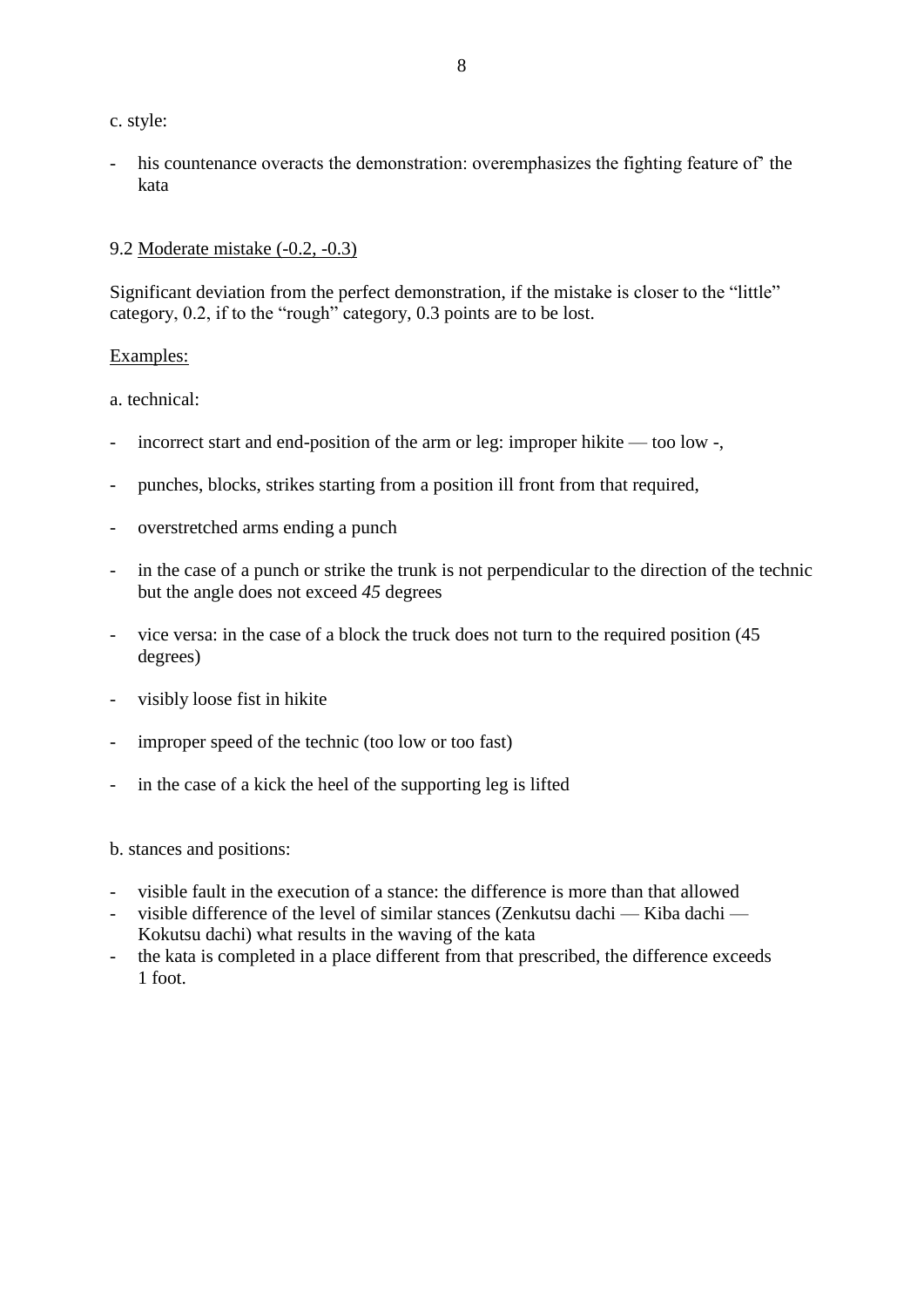### c. style:

- directing of the sight does not proceed the technic
- the tempo of the kata is not correct: too slow or too fast
- the stretched and relaxed phase of the technic is not evident

### 9.3 Rough mistake (-0.4 *—0.5)*

Major divergence horn the correct presentation.

## Examples:

a. technical:

- altered level of a technic: jodan kick instead of chudan
- keage-like kick instead of the kick prescribed (e.g. yoko-geri)
- absence of a Kiai
- overturning of the body in the end-position (more than 45 degrees in the case of punch or strike)
- absolute absence of the turn in the case of a block

b. stances and positions:

- too high stances
- large range in the length and altitude of the same stance